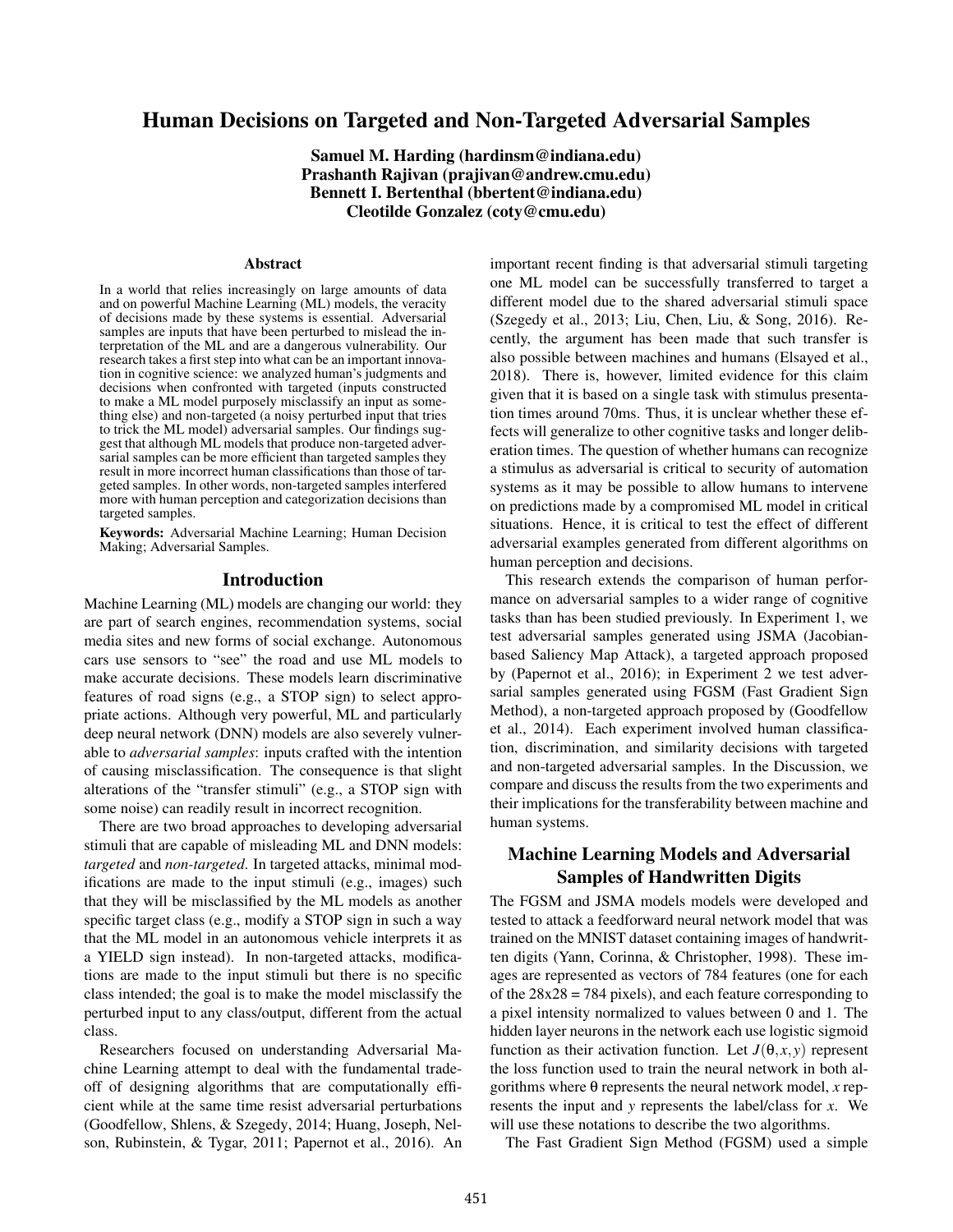and efficient method for finding perturbations where, given a source image *x*, each of the 784 features representing the input is perturbed in the direction of the gradient by magnitude of ε. ε represents the magnitude of the perturbation. The strength of perturbation at every feature is limited by the same constant parameter  $\varepsilon$  and the resultant is a adversarial stimuli  $\tilde{x}$  of the original input x. With even small  $\varepsilon$  it is possible to mislead such Deep Neural Networks (DNN) with a high success rate. Due to the nature of gradient descent on the loss function, it is not possible for the model to anticipate the outcome and therefore, the goal is to misclassify adversarial input  $\tilde{x}$  as any other class than its correct class (*y*). Hence, it is a *non-targeted* form of attack.

Papernot et al (2016) proposed the Jacobian-based Saliency Map Attack (JSMA) to generate adversarial samples to mislead neural network model. This model used an iterative approach to modify a limited and specific set of features (among the 784 features) of the input image (*x*) for targeted misclassification. In this approach, an adversarial saliency map is calculated for the input image which contains the scores for each pixel that reflect how the pixel can help in achieving the intended target class  $(\tilde{y})$  while reducing the probability of achieving any other class. Pixels with high saliency scores are perturbed by ε repeatedly until the model misclassifies the input as the intended target class. Papernot et al. (2016) found that a deep neural network can be fooled with high success (97%) while only requiring small modifications (4.02%) of the input features of a sample; while humans identified 97.4% of the adversarial samples correctly and classified 95.3% of the adversarial samples correctly.

Adversarial Image Generation We quantified the amount of perturbation introduced by each algorithm by computing the L1-norm, or pixel-wise  $(i, j)$  difference between the unperturbed and adversarial image, which more robust to outliers than a common alternative, the L2-norm, and directly represents the total change in luminance between the images:

$$
D_{x,\tilde{x}} = \sum_{i=1}^{\infty} \sum_{j=1}^{\infty} |x_{ij} - \tilde{x}_{ij}|
$$
 (1)

### General Method

In two experiments, we tested the effect of adversarial images from two algorithms (JSMA: Experiment 1; FGSM: Experiment 2) on human performance within classification, discrimination, and similarity tasks. The general procedure is outlined below, followed by specific details about the participants and stimuli for each experiment individually.

Procedure Participants were told they would view "images" of numbers" and be asked to complete three perceptual tasks, which alternated from trial-to-trial (see Figure 1). In the *classification* task, participants freely reported the identity of a single digit; in the *discrimination* task, they responded by indicating whether two images showed the "same" or "different" digits by clicking a corresponding button; finally, in the *similarity* task, participants rated two images, from 0 ("not similar at all") to 10 ("identical") using a sliding bar. Each trial included a brief instruction reminder, the stimulus image(s), and a response field. Trials were not time constrained, and responses were recorded when the participant indicated they were ready to move to the next trial by clicking a red arrow button.

In the tasks requiring a comparison between two images (discrimination, similarity), there were three types of stimuli. In *Source-Source* pairs, an unperturbed MNIST image was paired against itself, which served as a control condition. The remaining comparisons paired images from different digit classes (0-9) with one another in two ways. In *Source-Adversarial* pairs, an unperturbed MNIST digit was paired with an adversarially modified version of itself. Finally, in *Target-Adversarial* pairs, an adversarial image was compared against an unmodified image from a different class. In the case of stimuli generated by JSMA, this was the class that was targeted by the algorithm; for FGSM stimuli, the algorithm operates without targeting a specific output class, so the comparison image chosen was digit class which the DNN reported when classifying the adversarial image. Examples of the three stimulus pairs can be seen in Figure 2.

In the classification task, only a single image was presented, and it was either an unperturbed MNIST digit (taken from *Source-Source* pairs), or an adversarial image (from *Source-Adversarial* and *Target-Adversarial* pairs).

For each task type, participants completed 70 trials for a total of 210 trials. All participants finished the task within 15 and 30 minutes.



Figure 1: Example images demonstrating the three tasks performed by the subjects in both experiments: the *classification* task (top row), the *discrimination* task (middle row) and the *similarity* task (bottom row)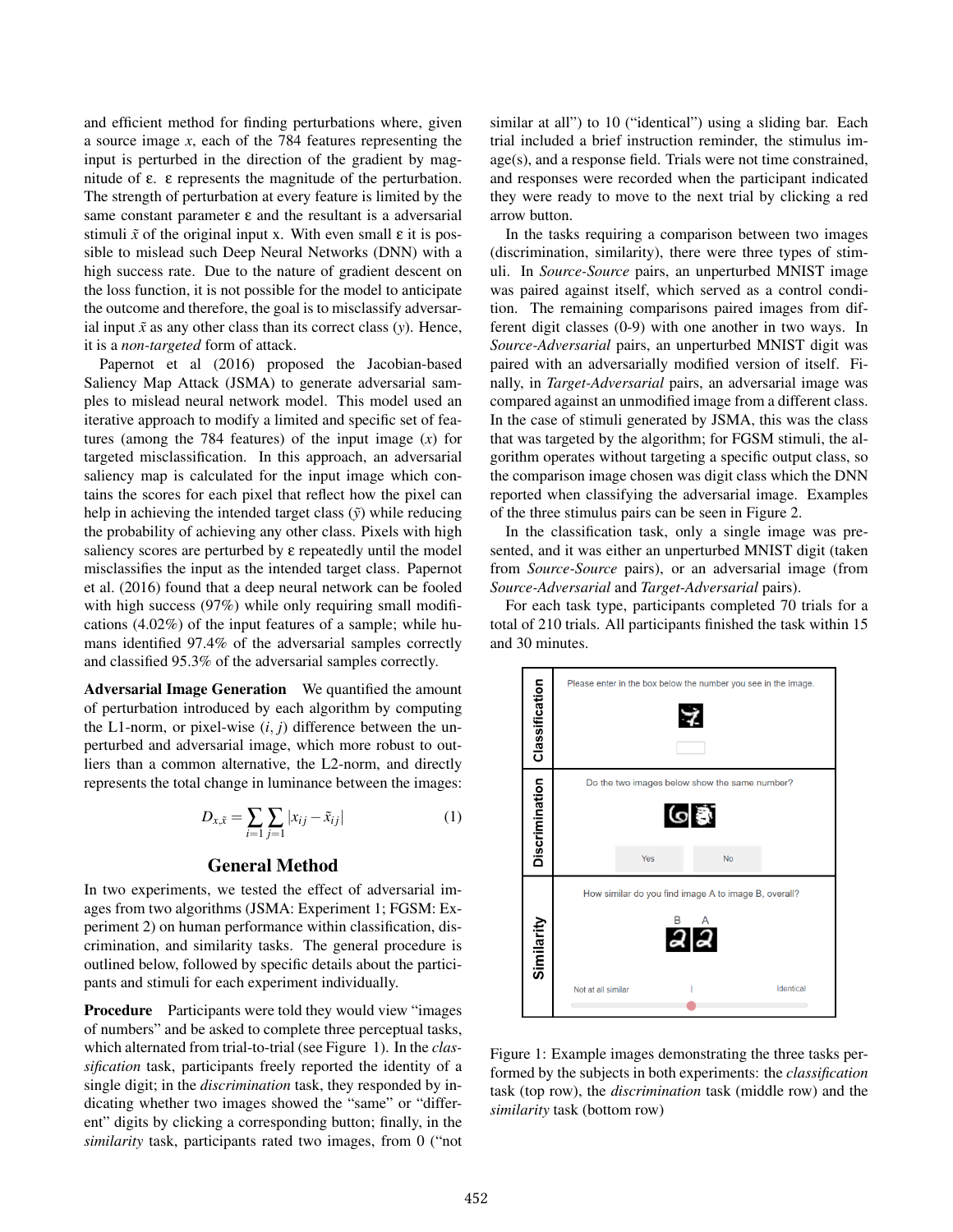

Figure 2: Examples of the image pairs shown in Experiments 1 (left columns) and Experiment 2 (right columns). In 'Source-Source' pairs, an MNIST digit was compared with itself; 'Source-Adversarial' pairs pitted an unperturbed MNIST digit against an adversarially-modified version of itself; finally 'Target-Adversarial' pairs compared an adversarial digit with an MNIST digit from the incorrect class produced by the DNN when classifying the adversarial image.

## Experiment 1

In Experiment 1, we tested human classification, discrimination, and similarity judgments over images generated using the JSMA algorithm (targeted attack).

## Method

Participants We recruited participants via Amazon's *Mechanical Turk*, and collected data using *Qualtrics* (with IRB approval from Carnegie Mellon University). Participants (n = 300; 113 females; mean age = 34.25 years) first provided informed consent and confirmed normal or corrected-to-normal vision. Monetary compensation was based on performance (base pay rate \$4, average bonus: \$2.71).

Stimuli The image pairs used in Experiment 1 were produced by the JSMA algorithm, which were selected from a larger database of image pairs provided by the authors of Papernot et al.(2016). For each *Source-Adversarial* and *Target-Adversarial* comparison, we selected images with the largest adversarial distance (see Equation 1). The average distance for stimuli generated by the JSMA algorithm, among those tested in this study was 54 pixels (min =  $14$ ; max =  $100$ ).

Design Due to the large number of comparisons, we created three non-overlapping stimulus sets and randomly assigned participants to one of three groups. Within each group, the same stimulus set was used in all three tasks (classification, discrimination, and similarity). All three stimulus sets included *Source-Source* comparisons for every digit  $(0/0,1/1,...,9/9)$ . The nine remaining, non-matching comparisons for each digit (e.g.  $0/1, 0/2, ...9/8$ ) were divided between the three participant groups. For example, Group 1 judged pairs of images comparing an unperturbed '0' against adversarial images from categories '2', '3', and '9', while Group 2 compared against '4', '5', and '9', and Group 3 saw '1', '6', and '7'. Each of these non-matching pairs was tested twice, once as a *Source-Adversarial* pair and once as a *Adversarial-Target* pair.

# Experiment 2

In order to contextualize the results of Experiment 1 within the larger adversarial domain, we measured human judgments on images generated using a different algorithm, "the fast gradient sign method (FGSM)" proposed by Goodfellow et al. (2014).

## Method

Participants We recruited a new sample of participants (n  $= 300$ ; 135 female; mean age  $= 34.72$  years) using the same process as Experiment 1. Average bonus pay was \$2.71.

**Stimuli** We chose images from FGSM with the largest adversarial distance. The range of distances among tested stimuli was more limited than in Experiment 1, (mean = 296.1,  $min = 78.4$ ,  $max = 313.6$ . Due to the non-targeted nature of the FGSM algorithm, there were few digit classes that, when perturbed never generated adversarial images that were misclassified as certain other digits. For example, adversarial modifications to images portraying the digit, "1", were never misclassified as "0", and the same was true for the pairs,  $1/6$ ,  $4/1$ ,  $5/1$ ,  $7/6$ . In order to prevent biases arising from participants noticing the absence of these comparisons, we substituted these missing pairs with least perturbed images from the JSMA algorithm, and removed responses to these stimuli from all analyses (a total of 5% of the total trials).

**Design** We divided the  $10 \times 10$  stimuli in the same manner as in Experiment 1, though the exact distribution of stimulus pairs was randomized, such that e.g. Group 1 performed comparisons of digit, '1' against '2', '4', and '6'. As before, each group was tested on self-comparisons for all digits and against three non-self comparisons.

#### Results

We first examined participants' accuracy in the *classification* task. In Experiment 1, participants correctly reported the presented digit on 95.5% of classification trials. In Experiment 2, the average accuracy decreased to 90.2% (see Table 1). A generalized linear, mixed effects model predicting the number of errors <sup>1</sup> between unperturbed (Source) and adversarial (Adversarial, Target) images, and across experiments, revealed a significant main effect of Perturbation,  $F(1,1796) =$  $290.21, p < .001$ , as well as a significant main effect of Experiment,  $F(1,1796) = 25.574$ ,  $p < .001$ . These results are consistent with the human performance data reported in Papernot et al. (2016), which showed that human classification of adversarial stimuli remains near ceiling, and we generalize this

 $1$ binomial model, link = logit; models fit using MATLAB function, *fitglme*, using the Laplacian fitting method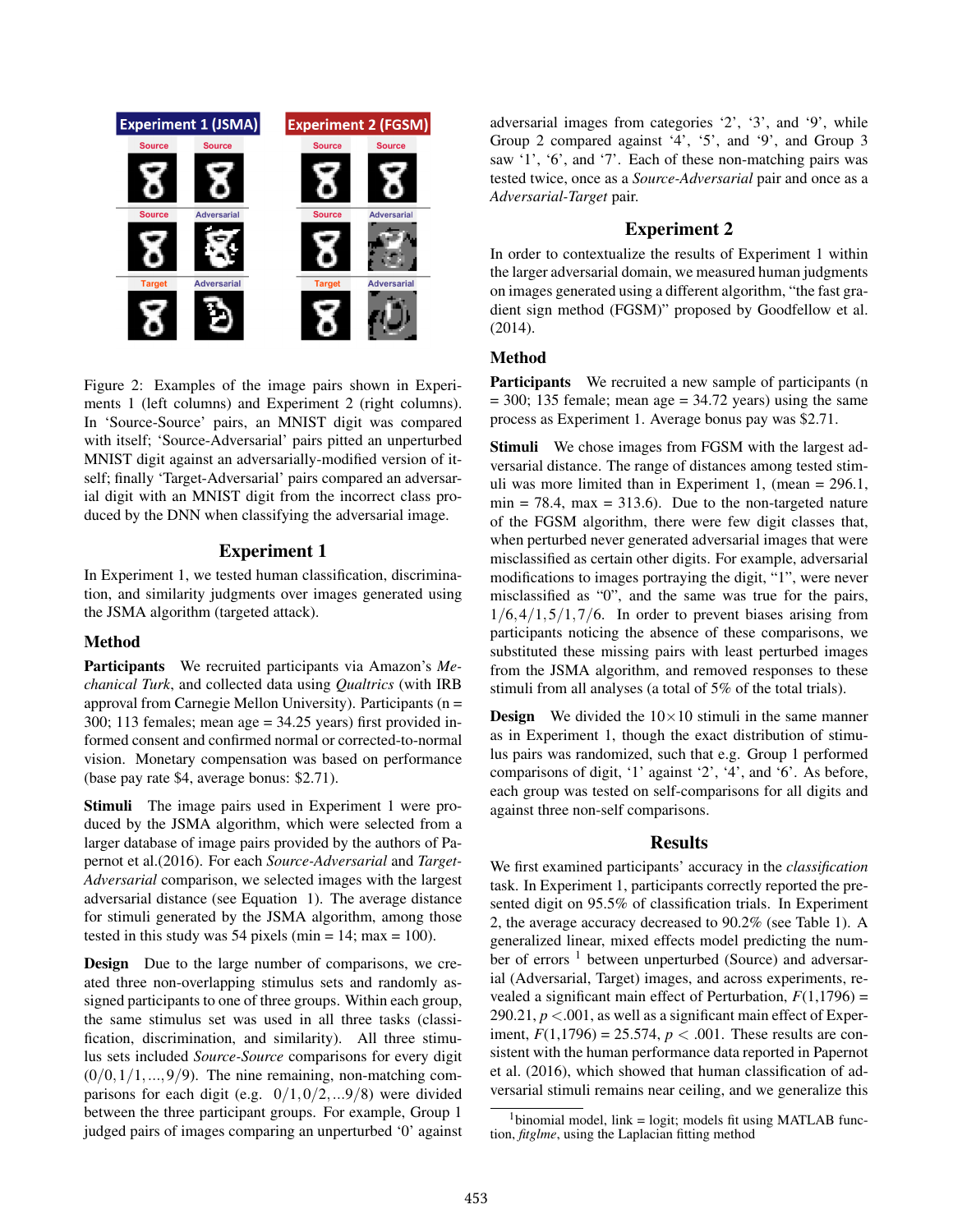finding to a novel adversarial algorithm. The difference in accuracy when comparing across the two algorithms suggests that FGSM was more successful in confusing human judgments, perhaps due to the larger amount of perturbation, or the more global pattern of pixel changes.

Table 1: Classification Accuracy

|             | Experiment 1 | Experiment 2 |
|-------------|--------------|--------------|
| Unperturbed | 96.8%        | 97.8%        |
| Adversarial | 94.2%        | 82.7%        |
| Total       | $95.5\%$     | $90.2\%$     |

We next examined whether participants would correctly identify pairs of images showing the 'same' or 'different' digits, in spite of the adversarial modifications, in the Discrimination task. Overall accuracy was at 99.1% in Experiment 1, and 96.6% in Experiment 2 (see Table 2). A generalized, linear mixed-effects model over Trial Type (*Source-Source, Source-Adversarial, Target-Adversarial*) and Experiment (Experiment 1, Experiment 2) showed a significant main effects of Trial Type,  $F(2,1794) = 71.937$ ,  $p < .001$ . There was also a main effect of Experiment, *F*(1,1794)  $= 17.76$ ,  $p < .001$ , and a significant 2-way interaction,  $F(2,1794) = 43.818, p < .001$ . These results were driven primarily by better performance for the adversarial comparisons (*Source-Adversarial*, *Target-Adversarial*) in Experiment 1 than in Experiment 2, with no difference in *Source-Source* trials. This is consistent with the pattern of results found in the classification task, which showed that performance on images produced by the FGSM algorithm tended to be worse than over those generated by JSMA; furthermore, this is a novel demonstration that adversarial images can perturb human judgments in tasks other than Classification.

Table 2: Discrimination Accuracy

|                    | Experiment 1 | Experiment 2 |
|--------------------|--------------|--------------|
| Source-Source      | 99.9%        | 99.9%        |
| Source-Adversarial | 97.9%        | 95.0%        |
| Target-Adversarial | 99.7%        | 94.8%        |
| <b>Total</b>       | $99.1\%$     | $96.6\%$     |

In the similarity task, we examined whether there were differences across the Experiments or image Type, using a linear mixed-effects model. Similarity ratings were significantly different across Trial Types;  $F(2,1794) = 13,881, p <$ .001. This difference was mostly in the *Source-Adversarial* and *Target-Adversarial* comparisons (see Figure 4). There was not a significant main effect of Experiment, *F*(1,1794)  $=$  .712,  $p > 0.05$ , but the interaction between Trial Type and Experiment was significant,  $F(2,1794) = 46.627$ ,  $p < .001$ . This latter effect was due to the reversal in the two adversarial comparisons: while the ratings in *Target-Adversarial* pairs remained lower than the other comparisons, the additional noise introduced by FGSM seems to have made the adversarial image appear more similar to the intended target category than the procedure adopted by JSMA.

One possible explanation for this finding is that the distance between adversarial and source images was larger for FGSM than JSMA, so we followed up by examining the impact of adversarial distance on similarity rating. Due to the limited range of distances of tested stimuli created using the FGSM algorithm, we focused the analysis on *Source-Adversarial* pairs generated by JSMA. Adversarial Distance (see equation 1) for *Source-Adversarial* image pairs did not significantly predict human performance on the *classification* or *discrimination* tasks, (both  $F$ 's  $<$  3.5,  $p$ 's  $>$  .05), but there was a significant negative relationship,  $\beta = -.021(.002)$ , in the *similarity task*,  $F(1,88) = 86.382$ ,  $p < .001$  (see Figure 3). Participants rated images with more distortions as less similar than those with fewer. The JSMA algorithm was designed to find the minimal perturbations necessary to produce misclassifications by the deep neural network model (DNN), and thus remain relatively undetected by human observers. This finding is critical because it demonstrates that, while performance on *classification* would appear to suggest that human observers fail to detect the adversarial changes, these explicit ratings of similarity reveals that, not only do observers notice the changes, their responses are tightly mapped to the amount of change introduced by the algorithm. This more sensitive measure likely provides a better means of evaluating the efficacy of adversarial models in evading human detection.



Figure 3: The amount of perturbation (Adversarial Distance) was significantly related to participants' similarity ratings over *Source-Adversarial* image pairs in Experiment 1

Finally, in order to assess whether performance on one task (e.g. similarity) could be used to predict performance in the other tasks, we correlated performance across the three tasks within each experiment. In Experiment 1, individual performance in the classification and discrimination tasks was significantly correlated,  $r(298) = 0.511$ ,  $p < .001$ . Due to the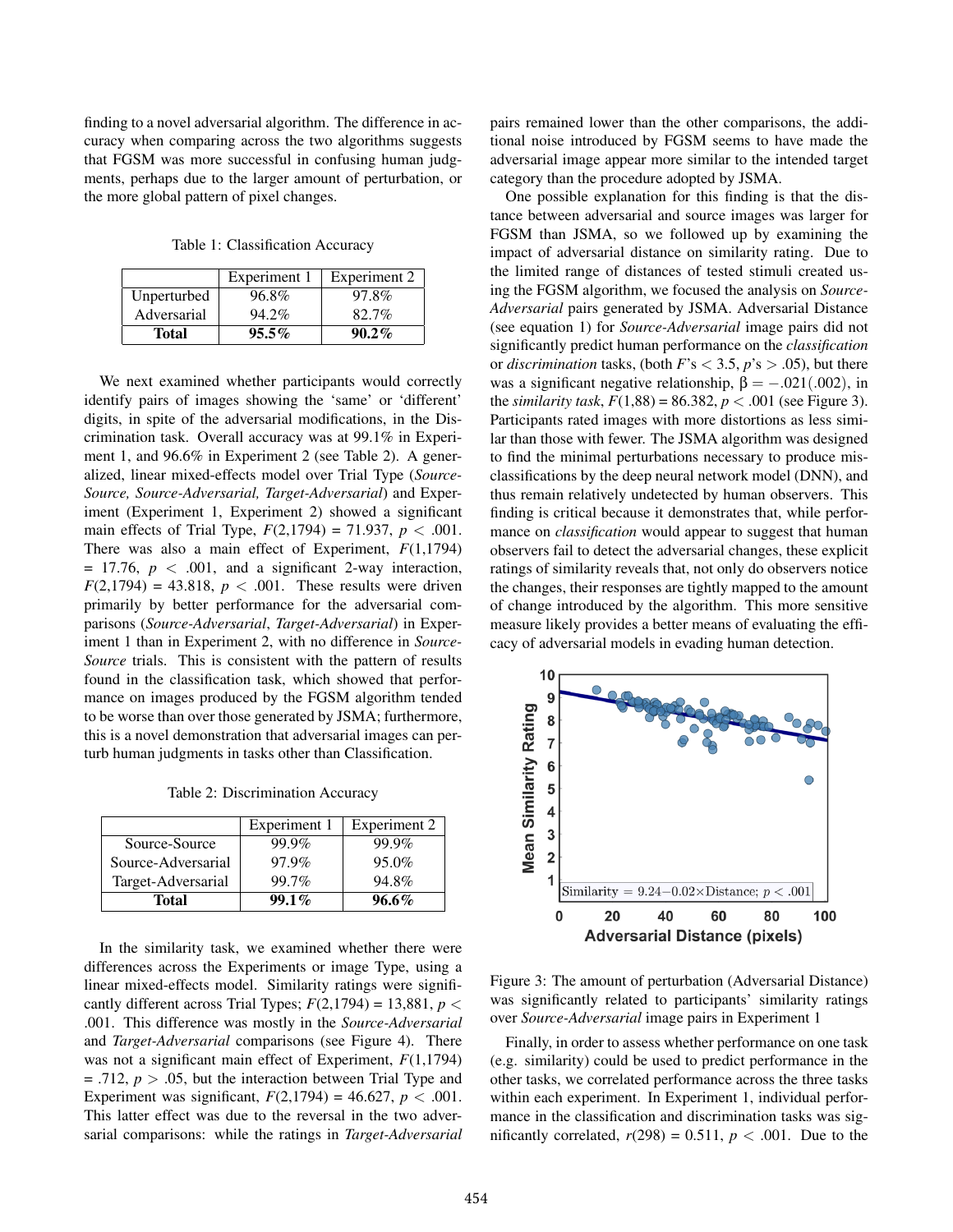stark differences in ratings as a function of trial type in the similarity task, we ran separate correlations for each stimulus type: *Source-Adversarial* similarity scores were significantly correlated with classification performance,  $r(298) = .152$ ,  $p <$ .01, and marginally related to discrimination,  $r(298) = .112$ , *p* = .053. *Target-Adversarial* performance was likewise correlated between similarity,  $r(298) = -.129$ ,  $p < .05$ , and discrimination,  $r(298) = -.131$ ,  $p < .05$ . Finally, *Source-Source* similarity judgments were only related to discrimination performance,  $r(298) = .272$ ,  $p < .001$ .

In Experiment 2, individual performance in the classification and discrimination tasks was significantly correlated,  $r(298) = 0.839$ ,  $p < .001$ . Separate correlations by stimulus type in the similarity task showed that *Target-Adversarial* judgments were significantly negatively correlated with classification performance,  $r(298) = -.328$ ,  $p < .001$ , and related to discrimination,  $r(298) = -.471$ ,  $p < .001$ . *Source*-*Adversarial* performance was correlated between similarity, *r*(298) and discrimination,  $r(298) = .129$ ,  $p < .05$ .

Together, these results suggest that the different tasks rely on similar perceptual representations, and that individuals' performance on one task could be used to predict their abilities in the other domains. If, for example, a subject rates adversarial images as particularly dissimiliar to their unperturbed counterparts, they may be less prone to incorrectly classify the image, and therefore be less vulnerable to these types of perturbations, making the collection of explicit similarity ratings an important tool for assessing the risk posed by adversarial images.



Figure 4: Mean similarity ratings across Experiments 1 (blue) and 2 (red), separated by the image pair shown to subjects.

# General Discussion

Current research on AML claims that humans are insensitive to the perturbations introduced in adversarial samples; however, these claims are not based on evidence from empirical research. This study represents the systematic attempt to test humans susceptibility to adversarial stimuli, and the results suggest that previous claims may have been overstated. Although adversarial stimuli are very effective in fooling ML models with incorrect classifications hovering between 97% and 99.9% (Papernot et al., 2016; Goodfellow et al., 2014), human performance reveals much greater variation depending on task (classification, discrimination, similarity) and model (FGSM, JSMA). The key question emerging from these results is how to interpret this performance.

Our main point is that lack of sensitivity to adversarial stimuli does not necessarily imply that humans are unable to detect these perturbations. Similarity judgments between stimuli revealed significant differences between unperturbed and perturbed images (source-adversarial, adversarial-target) and the magnitude of these differences was scaled to the calculated distance between the stimuli. Likewise, participants were very good at discriminating the image of a digit from its adversarial target, even though the adversarial target was classified by humans as representing the same number as the unperturbed image.

Presumably, machine learning models would also discriminate between adversarial and unperturbed stimuli, but this is because they would classify the two stimuli as different numbers (i.e., source and adversarial target). By contrast, humans discriminate the stimuli not because they classify them differently, but because they detect featural differences corresponding to texture density or contrast or discontinuities in the contour, to name just a few candidates. It is often risky to draw parallels between ML models, such as DNNs and human information processing because we still know so little about how neural networks work. These adversarial examples simply demonstrate the fragility of these ML models. This is why drawing direct comparisons between human cognition and neural networks and anthropomorphizing them may be unfair (Gershman, Horvitz, & Tenenbaum, 2015; Chollet, 2017).

It is noteworthy that we observed a significant difference between the two forms of attack (targeted vs non-targeted) in terms of their ability to produce human recognizable adversarial images. We found that humans are less accurate in classifying adversarial images generated by FGSM, a nontargeted form of attack, compared to human performance on the same task with images generated by JSMA, a targeted form of attack. In other words, non-targeted perturbation of pixel intensities interfered more with human perception and classification decisions. This performance difference was significantly reduced when participants made judgments on adversarial images during the discrimination task. As such, these results demonstrate that the more effective adversarial model results in poorer classification and discrimination by humans, which represents a disadvantage when trying to detect adversarial stimuli.

Of course, it is premature to generalize from these preliminary findings that the FGSM algorithm is more effective in fooling machines than humans, because the conclusions depend to a large extent on the specific information processing task administered to humans. Although our results revealed that performance in some of these tasks is correlated, the cor